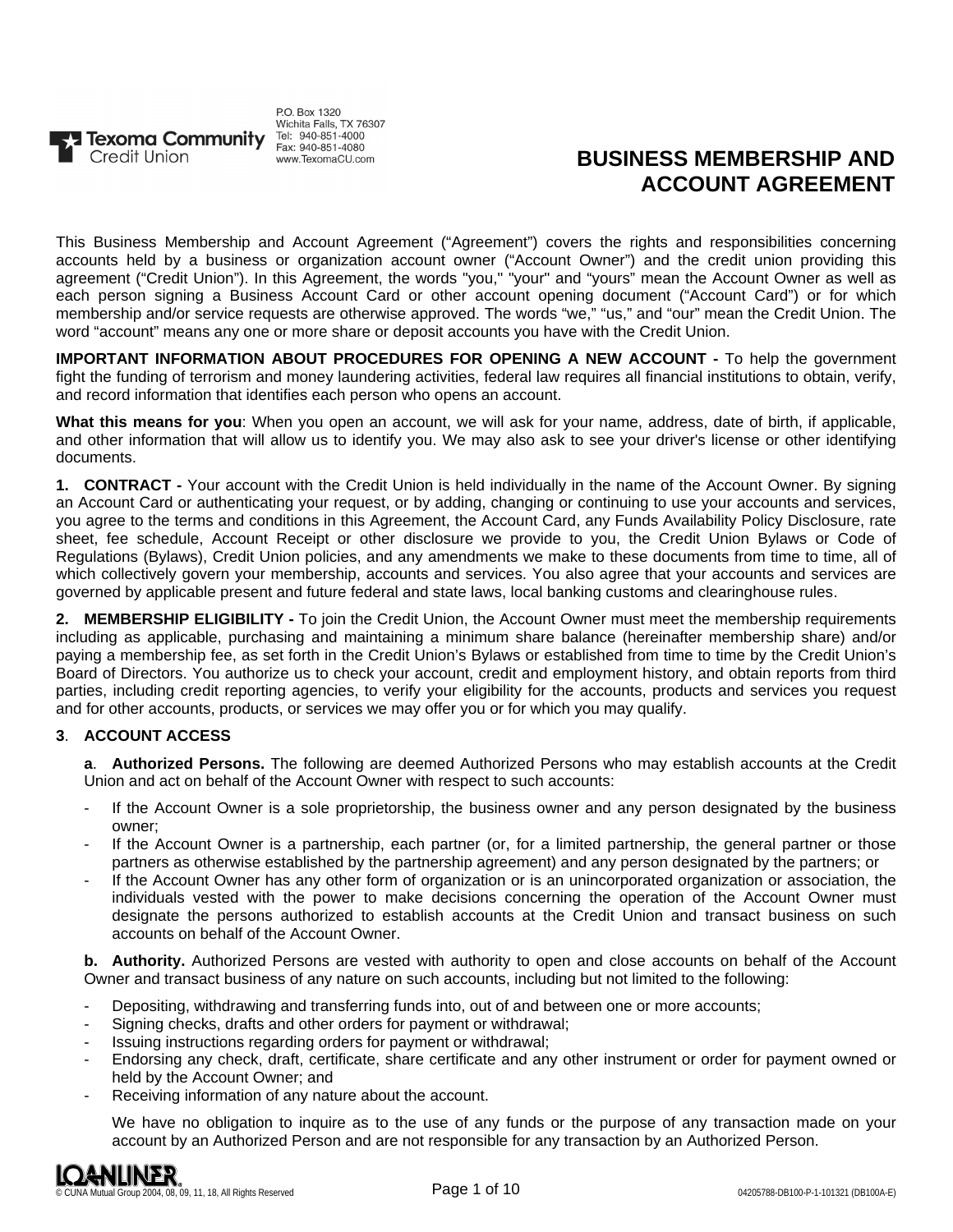We will not be liable for refusing to honor any item or instruction if we believe the signature is not genuine. It is your responsibility to provide us with specimen signatures of all Authorized Persons and to inform us immediately in writing of any changes. If you have authorized the use of a facsimile signature of any Authorized Person, we may honor any document that appears to bear the facsimile signature.

**c. Access Options.** You may access your account in any manner we permit including, for example, in person at one of our branch offices, at an ATM or point-of-sale device, or by mail, telephone, automatic transfer, internet access, or mobile application. Authorized Persons may execute additional agreements and documents we require to access, transact business on and otherwise exercise authority over your account. We may return as unpaid any check or draft drawn on a form we do not provide. Any losses, expenses or fees we incur as a result of handling such a check or draft will be charged to your account.

**d. Credit Union Examination.** We may disregard information on any check or draft, other than the signature of the drawer, the amount of the item and any magnetic encoding. You agree we do not fail to exercise ordinary care in paying an item solely because our procedures do not provide for sight examination of items.

**4. DEPOSIT OF FUNDS REQUIREMENTS -** Funds may be deposited to your accounts in any manner approved by the Credit Union and in accordance with any requirements set forth on our business account rate sheet and fee schedule. We have the right to refuse any deposit, limit the amount that may be offered for deposit, and return all or any part of a deposit. Deposits made by mail, at night depositories or other unstaffed facilities are not our responsibility until we receive them.

**a. Endorsements.** We may accept transfers, checks, drafts, and other items for deposit into any of your accounts if they are made payable to or to the order of the Account Owner, even if they are not endorsed. If an insurance, government, or other check or draft requires an endorsement, we may require that it be endorsed as set forth on the item. We may but are not required to accept, whether for cash or other value, checks, drafts, or items made payable to the Account Owner, provided such items are endorsed with an original or facsimile signature of an Authorized Person. Endorsements must be made on the back of the check or draft within 1½ inches from the top edge, although we may accept endorsements outside this space. However, any loss we incur due to a delay or processing error resulting from an irregular endorsement or other markings by you or any prior endorser will be your responsibility. If we offer a remote deposit capture service and you have been approved to use the service to make deposits to your account, you agree that, prior to transmitting check or draft images, you will restrictively endorse each original check or draft in accordance with any other agreement with us that governs this service. **For accounts held at credit unions located in New York:** If a check, draft, or item that is payable to two (2) or more persons is ambiguous as to whether it is payable to either or both, we will process the check, draft, or item as though it is payable to all such persons. **For accounts held at credit unions located in states other than New York:** If a check, draft or other item that is payable to two or more persons is ambiguous as to whether it is payable to either or both, we may process the check, draft or item as though it is payable to either person.

**b. Collection of Items.** We act only as your agent, and we are not responsible for handling items for deposit or collection beyond the exercise of ordinary care. We are not liable for the loss of an item in transit or the negligence of any correspondent. Each correspondent will only be liable for its own negligence. We may send any item for collection. Items drawn on an institution located outside the United States are handled on a collection basis only. You waive any notice of nonpayment, dishonor, or protest regarding items we purchase or receive for credit or collection to your account. We reserve the right to pursue collection of previously dishonored items at any time, including giving a payor financial institution extra time beyond any midnight deadline limits.

**c. Restrictive Legends.** Some checks and drafts contain restrictive legends or similar limitations on the front of the item. Examples of restrictive legends include "two signatures required," "void after 60 days," and "not valid over \$500.00." We are not liable for payment of any check or draft contrary to a restrictive legend or other limitation contained in or on the item unless we have specifically agreed in writing to the restriction or limitation.

**d. Final Payment.** All items and Automated Clearinghouse (ACH) transfers credited to your account are provisional until we receive final payment. If final payment is not received, we may charge your account for the amount of such items and impose a return item fee on your account. Any collection fees we incur may also be charged to your account. We reserve the right to refuse or return any item or funds transfer.

**e. Direct Deposits.** We may offer direct deposit services, including preauthorized deposits (e.g. payroll checks, Social Security or retirement checks, or other government checks) or preauthorized transfers from other accounts. You must authorize direct deposits by completing a separate authorization document. You must notify us if you wish to cancel or change a direct deposit or preauthorized transfer. Any cancellation or change will become effective once we receive notice from you and have a reasonable period of time to act on your request. If we are required to reimburse a government agency for any benefit payment directly deposited into your account, we may deduct the amount returned from any of your accounts, unless prohibited by law. If your account is overdrawn, you authorize us to deduct the amount your account is overdrawn from any deposit, including deposits of government payments or benefits.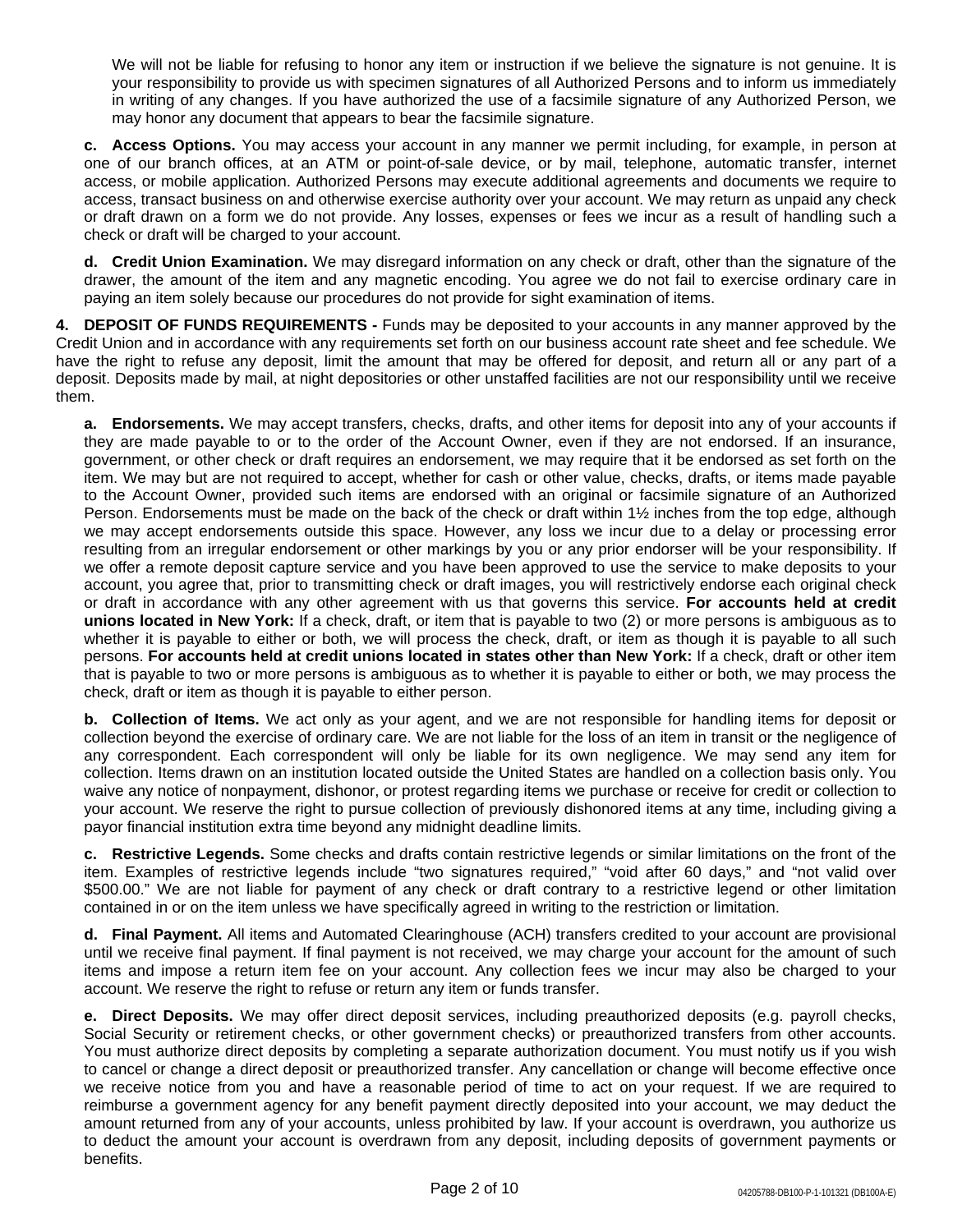**f. Crediting of Deposits.** Deposits will be credited to your account on the day we consider them received as stated in our Funds Availability Policy Disclosure.

**5. FUNDS TRANSFERS -** Funds transfers we permit that are subject to Article 4A of the Uniform Commercial Code, including Automated Clearinghouse (ACH) credit transactions and wire transfers, will be subject to such provisions of the Uniform Commercial Code as enacted by the state where the main office of the Credit Union is located, except as otherwise provided in this Agreement. ACH transfers are subject to rules of the National Automated Clearinghouse Association (NACHA). If we execute requests for funds transfers by Fedwire, such transfers are subject to the Federal Reserve Board's Regulation J.

**a. Authorization for Transfers/Debiting of Accounts.** Any Authorized Person is authorized to make or order funds transfers to or from your account. We will debit your account for the amount of a funds transfer and will charge your account for any fees related to the transfer.

**b. Right to Refuse to Make Transfers/Limitation of Liability.** Unless we agree otherwise in writing, we reserve the right to refuse to execute any payment order to transfer funds to or from your account. We are not obligated to execute any payment order to transfer funds out of your account if the amount of the requested transfer plus applicable fees exceeds the available funds in your account. We are not liable for errors, delays, interruptions or transmission failures caused by third parties or circumstances beyond our control, including mechanical, electronic or equipment failure. In addition, we will not be liable for consequential, special, punitive or indirect loss or damage you may incur in connection with funds transfers to or from your account.

**c. No Notice Required.** We will not provide you with notice when funds transfers are credited to your account. You will receive notice of such credits on your account statements. You may contact us to determine whether a payment has been received.

**d. Interest Payments.** If we fail to properly execute a payment order and such action results in a delay in payment to you, applicable law requires that we pay you interest for the period of delay. Based on your account type, we will pay you such interest in the form of dividend or interest payments, whichever applies. You agree that the dividend or interest rate paid to you will be based on the lowest nominal dividend or interest rate we were paying on any account during that period.

**e. Provisional Credit for ACH Transactions.** We may provisionally credit your account for an ACH transfer before we receive final settlement. If we do not receive final settlement, we may reverse the provisional credit or require you to refund us the amount provisionally credited to your account, and the party originating the transfer will not be considered to have paid you.

**f. Payment Order Processing and Cut-off Times.** Payment orders we accept will be executed within a reasonable time of receipt. Unless we have agreed otherwise in writing, a payment order may not necessarily be executed on the date it is received or on a particular date you specify. Cut-off times may apply to the receipt, execution and processing of funds transfers, payment orders, cancellations, and amendments. Funds transfers, payment orders, cancellations, and amendments received after a cut-off time may be treated as having been received on the next funds transfer business day. Information about any cut-off times is available upon request. From time to time, we may need to temporarily suspend processing of a transaction for greater scrutiny of verification in accordance with applicable law. This action may affect settlement or availability of the transaction.

**g. Identifying Information.** If your payment order identifies the recipient and any financial institution by name and account or other identifying number, the Credit Union and any other financial institutions facilitating the transfer may rely strictly on the account or other identifying number, even if the number identifies a different person or financial institution.

**h. Amendments and Cancellations of Payment Orders.** Any Authorized Person may amend or cancel a payment order regardless of whether that person initiated the order. We may refuse requests to amend or cancel a payment order that we believe will expose the Credit Union to liability or loss. Any request to amend or cancel a payment order that we accept will be processed within a reasonable time after it is received. You agree to hold us harmless from and indemnify us for all losses and expenses resulting from any actual or attempted amendment or cancellation of a payment order.

**i. Security Procedures.** We may require you to follow a security procedure to execute, amend or cancel a payment order so that we may verify the authenticity of the order, amendment or cancellation. You agree that the security procedure established by separate agreement between you and the Credit Union is commercially reasonable. If you refuse to follow a commercially reasonable security procedure that we offer, you agree to be bound by any payment order, whether authorized or not, that is issued in your name and accepted by us in good faith in accordance with the security procedure you choose.

**j. Duty to Report Unauthorized or Erroneous Funds Transfers.** You must exercise ordinary care to identify and report unauthorized or erroneous funds transfers on your account. You agree that you will review your account(s) and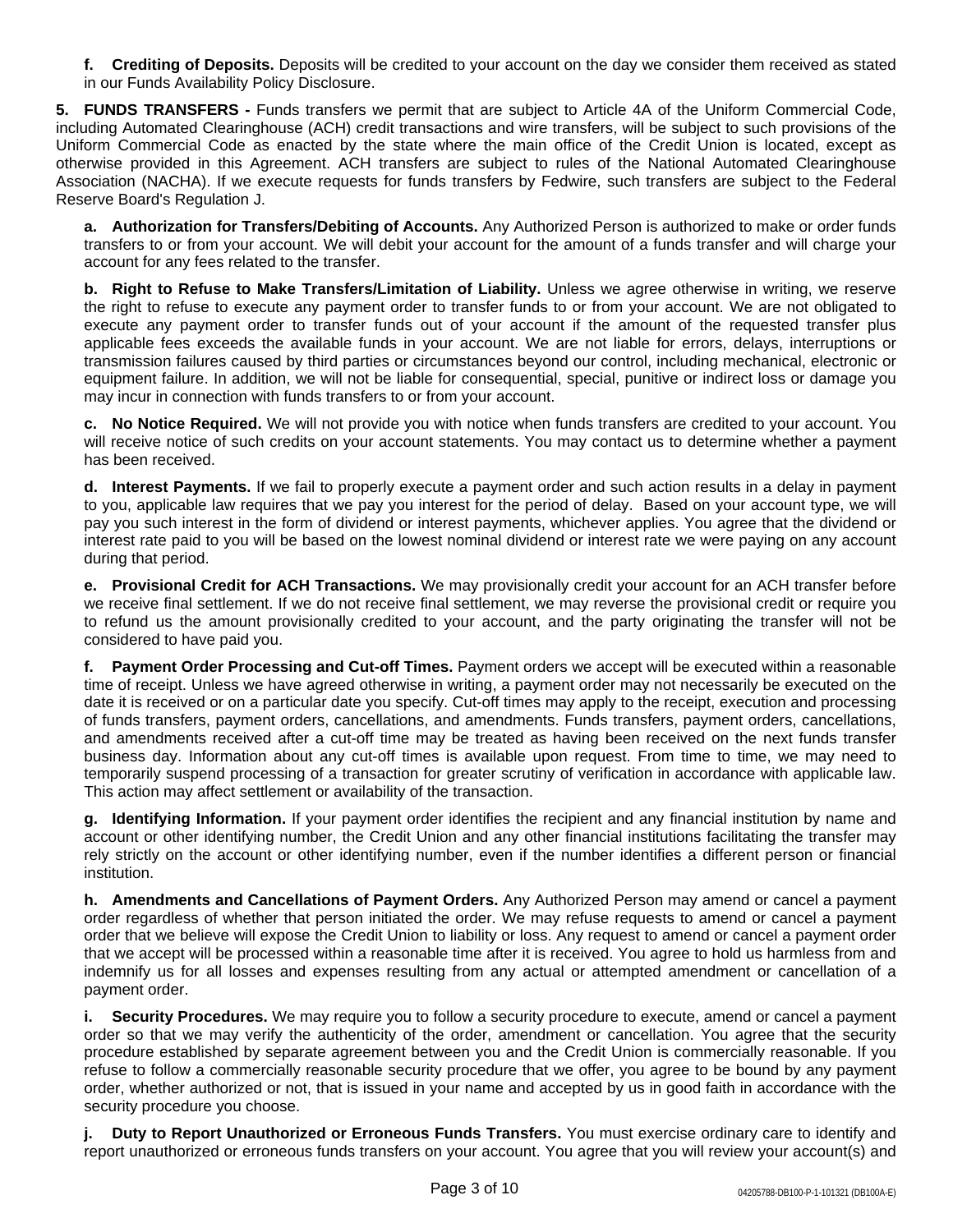periodic statement(s). You further agree you will notify us of any unauthorized or erroneous transfers within the time frames described in the "Statements" section of this Agreement.

**k. Recording Telephone Requests.** You agree that we may record payment order, amendment and cancellation requests as permitted by applicable law.

**6. ACCOUNT RATES AND FEES -** We pay account earnings and assess fees against your account as set forth in our business account rate sheet and fee schedule. We may change our business account rate sheet and fee schedule at any time and will notify you as required by law.

**7. TRANSACTION LIMITATIONS -** We reserve the right to restrict withdrawals or transfers from your account and shall not be liable for any restrictive action we take regarding withdrawals, transfers, or the payment or non-payment of checks and drafts, except those damages which may arise solely as a result of the Credit Union's negligence.

**a. Withdrawal Restrictions.** We permit withdrawals if your account has a sufficient available balance to cover the full amount of the withdrawal, and may otherwise honor withdrawal requests in accordance with our overdraft policies or any overdraft protection service you have established with us. Checks and drafts or other transfers or payment orders which are drawn against insufficient available funds may be subject to a fee as set forth in our business account fee schedule. If there are sufficient available funds to cover some, but not all, of your withdrawal request, we may otherwise allow you to make a withdrawal in an amount for which there are sufficient available funds.

We may limit or refuse a withdrawal in some situations, and will advise you accordingly if, for example: (1) there is a dispute between Authorized Persons (unless a court has ordered the Credit Union to allow the withdrawal); (2) a legal garnishment or attachment is served; (3) the account secures any obligation to us; (4) required documentation has not been presented; (5) you fail to repay a Credit Union loan on time; (6) for non-corporate accounts, a depositor is deceased; or, for corporate accounts, the corporation is in bankruptcy proceedings or has been dissolved and the required disposition of the account has not been made; (7) someone with authority to do so requests us not to permit the withdrawal; or (8) there are other circumstances which do not permit us to make the withdrawal. We also reserve the right to refuse any withdrawal which is attempted by any method not specifically permitted by us. We may require you to give written notice of 7 to 60 days before any intended withdrawals.

**b. Transfer Limitations.** For accounts subject to transfer limitations, you may not make more than six withdrawals and transfers to another Credit Union account of yours or to a third party during any month by means of a preauthorized, automatic or internet transfer, by telephonic order or instruction, or by check, draft, debit card, if applicable, or similar order. A preauthorized transfer includes any arrangement with us to pay a third party from your account upon oral or written orders, including orders received via ACH. When a transfer exceeds these limitations, we may refuse or reverse it, assess fees against your account, suspend your account, or close your account and transfer the balance to an account without such transfer limitations. There is no limit on the number of transfers you may make to a Credit Union loan account or on the number of withdrawals you may make if the withdrawal is made in person, by mail, messenger or at an ATM. There is also no limit on the number of telephone requests for withdrawals in the form of a check or draft which is then mailed directly to you, although we may impose a fee for such services.

**8. CERTIFICATE ACCOUNTS -** Any term share, share certificate, time deposit or certificate of deposit account, whichever we offer as allowed by applicable federal or state law, is subject to the terms of this Agreement, our business account rate sheet and fee schedule, Account Receipt(s), if provided, and any other documents we provide for the account, the terms of which are incorporated herein by reference. **For accounts held at state chartered credit unions located in Wisconsin:** Credit Union liability for dividends declared by the board of directors on term share, share certificate and passbook savings accounts shall terminate without penalty to the Credit Union upon the Credit Union entering an involuntary dissolution procedure, or if the Director of Credit Unions shall take possession of the Credit Union under s.186.235(11) of the Wisconsin Statutes. Upon dissolution, the Director shall determine the priority of payout of the various classifications of savings (Wis. Admin. Code DFI-CU 60.06).

## **9. OVERDRAFTS AND DISHONORED ITEMS**

a. **Insufficient Funds/Overdrafts.** If, on any day, the available balance in your account is not sufficient to pay the full amount of a check, draft, transaction or other item that is presented for payment from the account, we may return the item or pay it in accordance with our overdraft policies or any overdraft service you have established with us. We are not required to pay any item that exceeds the available balance in your account. Items drawn on your account may be paid in any order we choose. The available balance for your account is determined according to our funds availability policy and may reflect pending transactions you have authorized but have not yet posted to your account. We may determine whether the available balance in your account is sufficient to pay an item at any time between presentation of the item and our midnight deadline, with only one review of the account required. We are not required to notify you if your account does not have sufficient available funds to pay the item. Your account may be subject to a fee as disclosed in our business account fee schedule for each item presented against an insufficient available balance, regardless of whether we return or pay the item. We may charge a fee each time an item is submitted or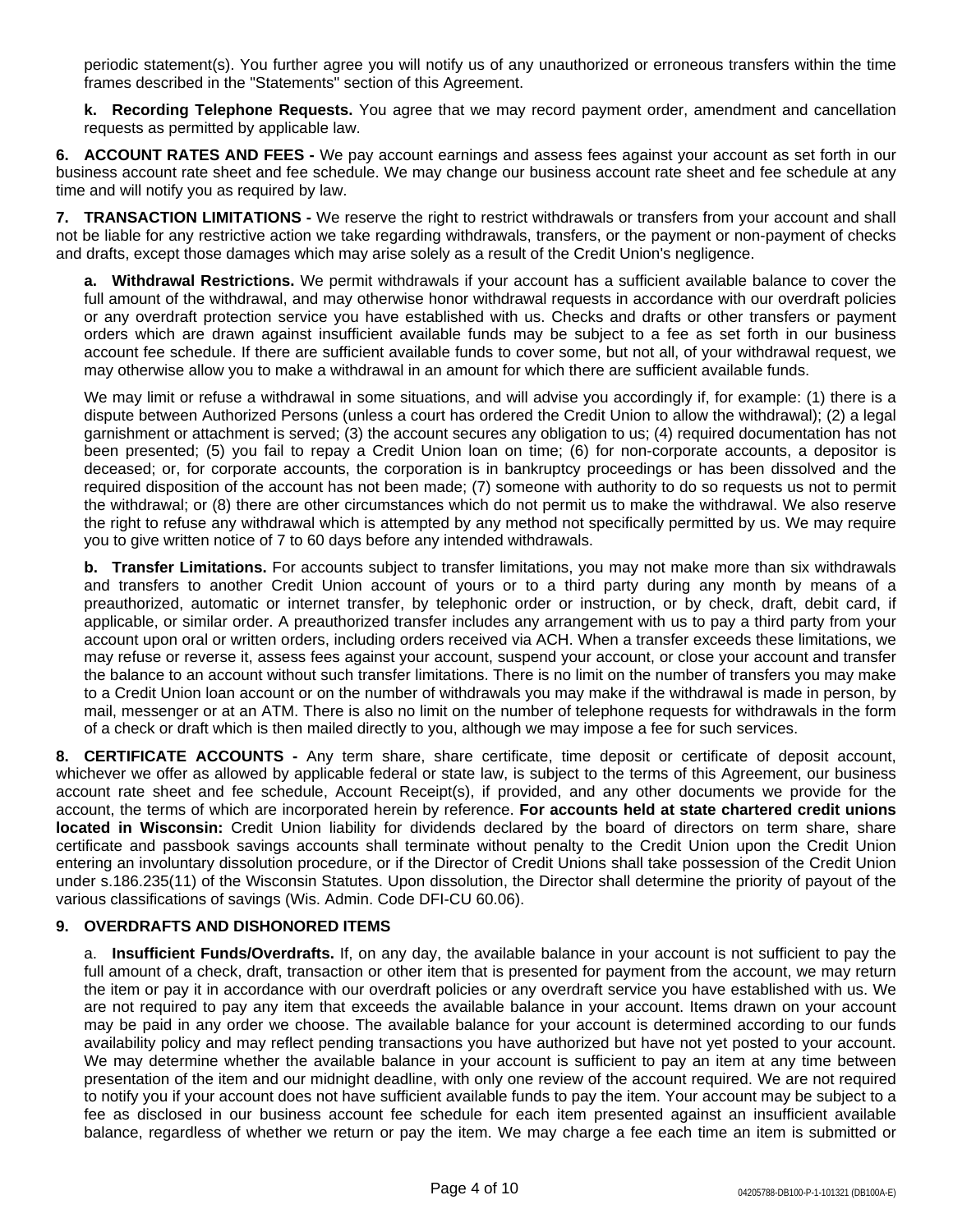resubmitted for payment; therefore, you may be assessed more than one fee as a result of a returned item and resubmission(s) of the returned item.

If you have established an overdraft service with us that links your share or deposit account with other Credit Union accounts of yours, you authorize us to transfer funds from those accounts to cover the amount of any items that exceed the available balance in your account as well as the amount of any fee assessed for the transfer. Such transfers may be made from another share or deposit account, an overdraft line-of-credit account, or other account you so designate. If we, at our discretion and as a courtesy to you, honor items that exceed the available balance in your account, the account will be overdrawn and you agree to repay the overdrawn amount, plus any fee assessed by us, in accordance with the requirements established in any other agreement with us that governs this overdraft protection service. By exercising our discretionary right to honor such items, we do not agree to honor them in the future.

b. **Dishonored Items.** We may redeposit an item taken for deposit, cash or other value, or we may return the item to you and charge your account. If your account does not contain a sufficient available balance to reimburse us for the amount of the item, you must repay us for the amount we are unable to collect from your account. If we choose to redeposit an item, we are not required to notify you that the item was returned unpaid. We may charge your account and/or seek recovery directly from you for any item that is returned due to your breach of warranty under the Uniform Commercial Code as adopted in the state where our main office is located.

c. **How Transactions are Posted to Your Account.** Basically, there are two types of transactions that affect your account: credits (deposits of money into your account) and debits (payments out of your account). It is important to understand how each is applied to your account so that you know how much money you have and how much is available to you at any given time. This section explains generally how and when we post transactions to your account.

**Credits.** Deposits are generally added to your account when we receive them. However, in some cases when you deposit a check, the full amount of the deposit may not be available to you at the time of deposit. Please refer to the Funds Availability Policy Disclosure for details regarding the timing and availability of funds from deposits.

**Debits.** There are several types of debit transactions. Common debit transactions are generally described below. Keep in mind that there are many ways transactions are presented for payment by merchants, and we are not necessarily in control of when transactions are received.

- **Checks.** When you write a check, it is processed through the Federal Reserve system. We receive data files of cashed checks from the Federal Reserve each day. The checks drawn on your account are compiled from these data files and paid each day. We process the payments in the order contained in the data file.
- **ACH Payments.** We receive data files every day from the Federal Reserve with Automated Clearing House (ACH) transactions. These include, for example, automatic bill payments you have authorized. ACH transactions for your account are posted throughout the day in order of receipt.
- **PIN-Based Debit Card Purchase Transactions.** These are purchase transactions using your debit card for which a merchant may require you to enter your personal identification number (PIN) at the time of sale. They are processed through a PIN debit network. These transactions are similar to ATM withdrawal transactions because the money is usually deducted from your account immediately at the time of the transaction. However, depending on the merchant, a PIN-based transaction may not be immediately presented for payment.
- **Signature-Based Debit Card Purchase Transactions**. These are purchase transactions using your debit card that are processed through a signature-based network. Rather than entering a PIN, you typically sign for the purchase; however, merchants may not require your signature for certain transactions. Merchants may seek authorization for these types of transactions. The authorization request places a hold on funds in your account when the authorization is completed. The "authorization hold" will reduce your available balance by the amount authorized but will not affect your actual balance. The transaction is subsequently processed by the merchant and submitted to us for payment. This can happen hours or sometimes days after the transaction, depending on the merchant and its payment processor. These payment requests are received in real time throughout the day and are posted to your account when they are received.

The amount of an authorization hold may differ from the actual payment because the final transaction amount may not yet be known to the merchant when you present your card for payment. For example, if you use your debit card at a restaurant, a hold will be placed in an amount equal to the bill presented to you; but when the transaction posts, it will include any tip that you may have added to the bill. This may also be the case where you present your debit card for payment at gas stations, hotels and certain other retail establishments. We cannot control how much a merchant asks us to authorize, or when a merchant submits a transaction for payment.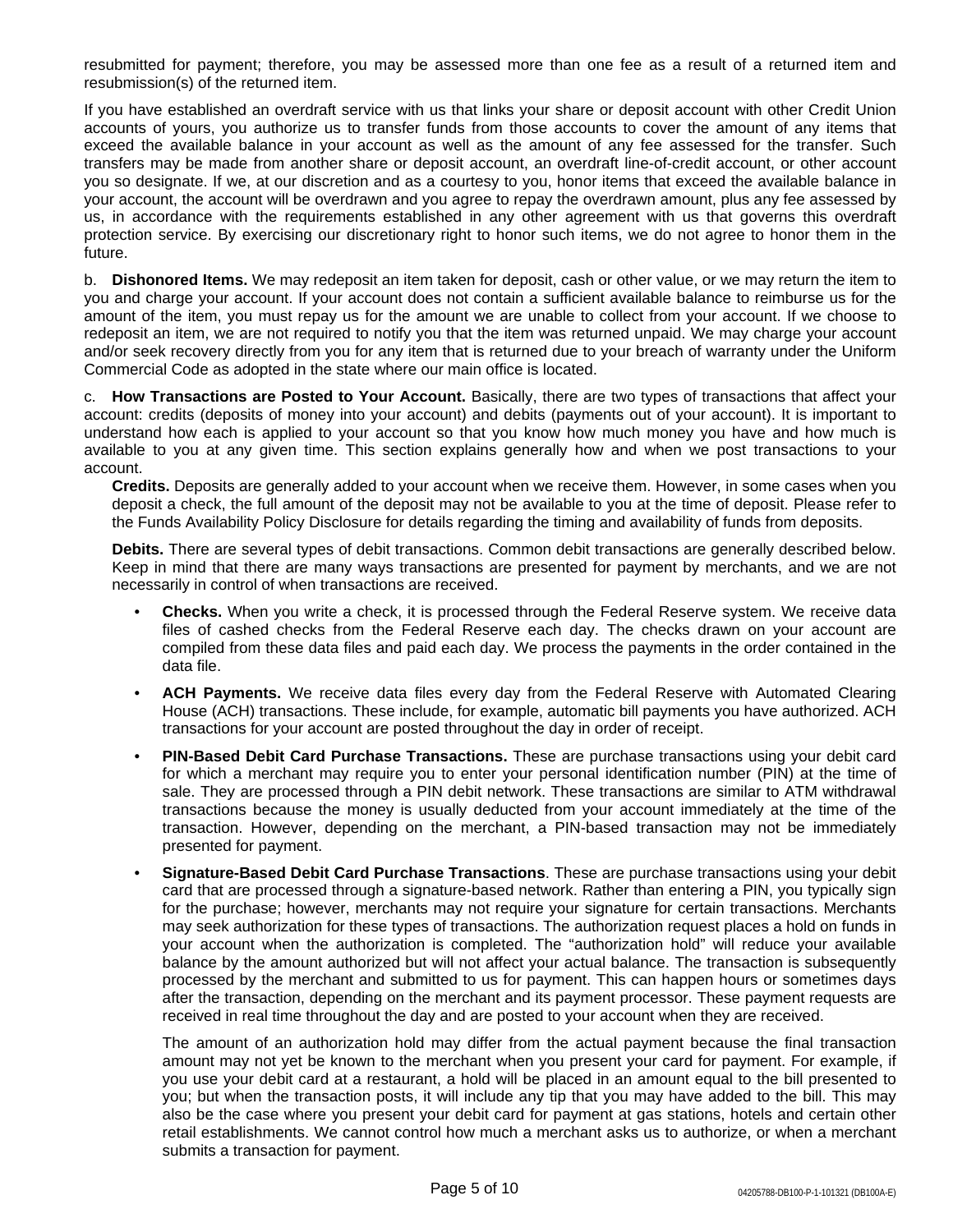This is a general description of certain types of transactions. These practices may change, and we reserve the right to pay items in any order we choose as permitted by law.

d. **Understanding Your Account Balance.** Your checking account has two kinds of balances: the actual balance and the available balance. Your actual balance reflects the full amount of all deposits to your account as well as payment transactions that have been posted to your account. It does not reflect checks you have written and are still outstanding or transactions that have been authorized but are still pending. Your available balance is the amount of money in your account that is available for you to use. Your available balance is your actual balance less: (1) holds placed on deposits; (2) holds on debit card or other transactions that have been authorized but are not yet posted; and (3) any other holds, such as holds related to pledges of account funds and minimum balance requirements or to comply with court orders. We use your available balance to determine whether there are sufficient funds in your account to pay items, including checks and drafts, as well as ACH, debit card and other electronic transactions. Pending transactions and holds placed on your account may reduce your available balance and may cause your account to become overdrawn regardless of your actual balance. In such cases, subsequent posting of the pending transactions may further overdraw your account and be subject to additional fees. You should assume that any item which would overdraw your account based on your available balance may create an overdraft. You may check your available balance online at www.TexomaCU.com, at an ATM, by visiting a credit union branch or by calling us at 940- 851-4000.

**10. CHECKS OR DRAFTS PRESENTED FOR PAYMENT IN PERSON -** We may refuse to accept any check or draft drawn on your account that is presented for payment in person. Such refusal shall not constitute a wrongful dishonor of the check or draft, and we shall have no liability for refusing payment. If we agree to cash a check or draft that is presented for payment in person, we may require the presenter to pay a fee. Any applicable fees for cashing checks or drafts are stated in our business account fee schedule.

**11. POSTDATED AND STALEDATED CHECKS OR DRAFTS -** You agree not to draw or issue any check or draft that is postdated. If you draw or issue a check or draft that is payable on a future date, we will have no liability if we pay the check or draft before its payment date. You agree not to deposit checks, drafts, or other items before they are properly payable. We are under no obligation to pay a check or draft drawn on your account that is presented more than six months after the date it was written; however, if the check or draft is paid against your account, we will have no liability for such payment.

**12. FOREIGN CURRENCY -** All checks or drafts drawn on your account shall be payable in currency of the United States. You agree not to draw a check or draft that is payable in any foreign currency. If you give us an order to pay a check or draft in a foreign currency, we have the right to return the check or draft unpaid. However, if we pay the check or draft, we will not be responsible for the currency conversion or any fees assessed for collection, and you will be bound by our determination of the currency conversion rate, the data used and the manner in which we make the conversion.

## **13. STOP PAYMENT ORDERS**

**a. Stop Payment Order Request.** Any Authorized Person may request a stop payment order on any check or draft drawn on your account. To be binding, the order must accurately describe the check or draft, including the exact account number, check or draft number, and amount of the check or draft. This exact information is necessary for the Credit Union to identify the check or draft. If we receive incorrect or incomplete information, we will not be responsible for failing to stop payment on the check or draft. In addition, we must receive sufficient advance notice of the stop payment order to allow us a reasonable opportunity to act on it. If we recredit your account after paying a check or draft over a valid and timely stop payment order, you agree to sign a statement describing the dispute with the payee, to transfer to us all of your rights against the payee or other holders of the check or draft, and to assist us in any legal action.

**For accounts held at credit unions located in the state of New York:** Payment on any certified check, cashier's check, teller's check, or any other check, draft, or payment guaranteed by us may be stopped only according to the provisions of Section 4-403 of the Uniform Commercial Code as enacted by the state of New York. **For accounts held at credit unions located in states other than New York:** You may not stop payment on any certified check, cashier's check, teller's check or any other check, draft or payment guaranteed by us.

**b. Duration of Order.** You may make an oral stop payment order which will lapse within 14 calendar days unless you confirm it in writing, or in a record if allowed by applicable law, within that time. A written stop payment order is effective for six months and may be renewed from time to time in writing, or in a record if allowed by applicable law. We do not have to notify you when a stop payment order expires. **For accounts held at credit unions located in the states of Florida and Texas:** We have the right to refuse to accept oral stop payment orders and may require that all stop payment orders be made in writing or in a record as allowed by applicable law.

**c. Liability.** Fees for stop payment orders are set forth on our business account fee schedule. Although payment of an item may be stopped, you may remain liable to any item holder, including us. You have the burden of establishing the fact and amount of loss resulting from the payment of an item contrary to a binding stop payment order. You agree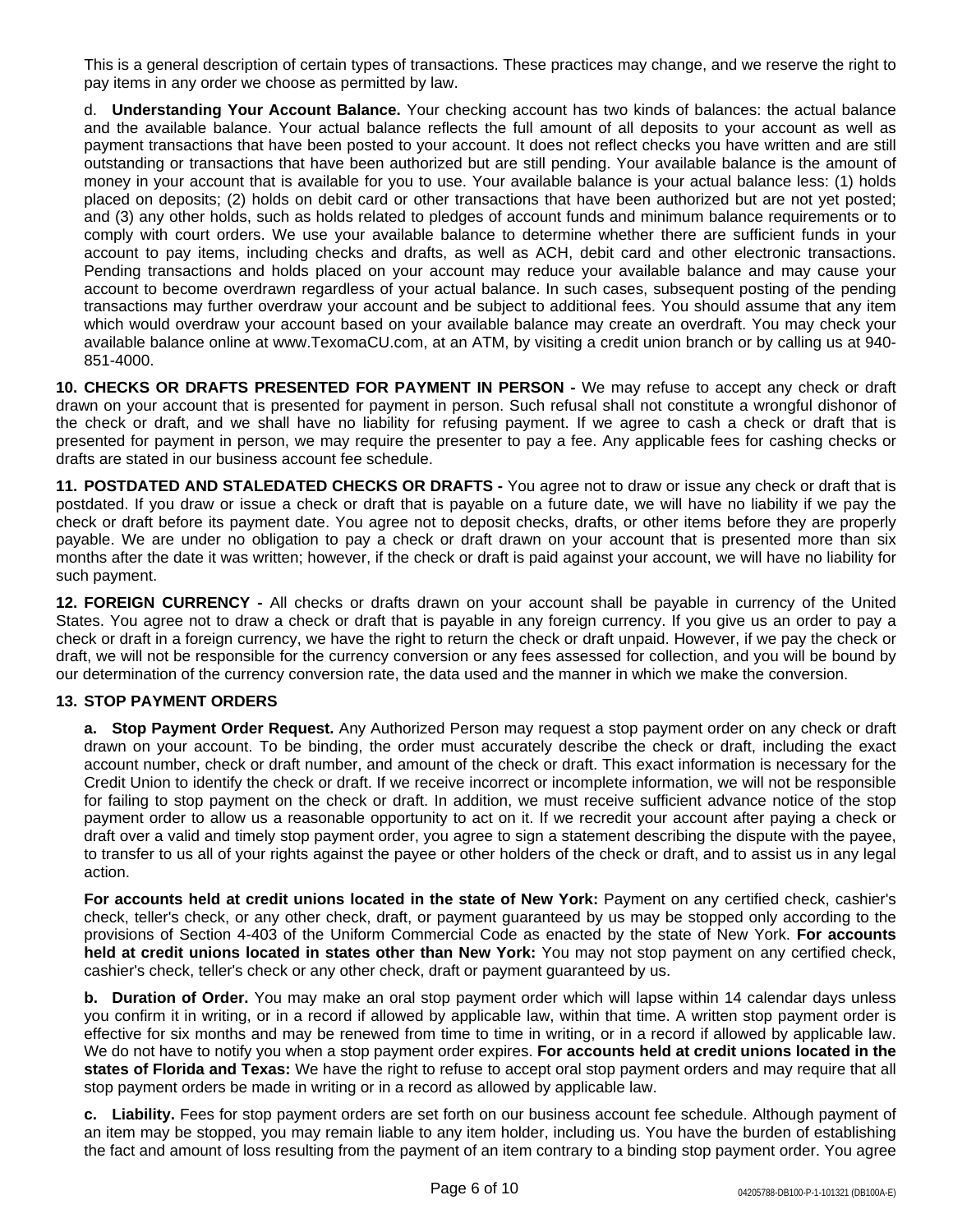to indemnify and hold the Credit Union harmless from all costs, including attorney's fees and all damages or claims related to our refusal to pay an item, as well as claims of the Account Owner or of any payee or endorsee for failing to stop payment of an item as a result of incorrect information provided by you.

**14. CREDIT UNION LIABILITY -** If we do not properly complete a transaction according to this Agreement, we will be liable for your losses or damages not to exceed the amount of the transaction, except as otherwise provided by law or elsewhere in this Agreement. We will not be liable if, for example: (1) your account contains an insufficient available balance for the transaction; (2) circumstances beyond our control prevent the transaction; (3) your loss is caused by your or another financial institution's negligence; or (4) your account funds are subject to legal process or other claim. We are not liable if checks, drafts or other items were forged or altered so that the forgery or alteration could not be reasonably detected. We will not be liable for consequential damages, except liability for wrongful dishonor. We are not responsible for a check or draft that is paid by us if we acted in a commercially reasonable manner and exercised ordinary care. We exercise ordinary care if our actions or nonactions are consistent with applicable state law, federal reserve regulations and operating letters, clearinghouse rules, and general banking practices followed in the area we serve. You grant us the right, in making payments of deposited funds, to rely exclusively on the form of the account and the terms of this Agreement. Any conflict between what you or our employees may say or write will be resolved by reference to this Agreement.

**15. UNAUTHORIZED USE OF CHECK OR DRAFT WRITING AND FACSIMILE SIGNATURE EQUIPMENT -** You are responsible for maintaining the security of all facsimile signatures, check or draft writing equipment and supplies. You must promptly notify us in writing of the loss or theft of any checks or drafts or the unauthorized use of facsimile signature equipment, as well as the circumstances surrounding the loss, theft or unauthorized use. We are not liable for any unauthorized use of a facsimile signature.

**16. PLEDGE, RIGHT OF OFFSET AND STATUTORY LIEN -** Unless prohibited by law, you pledge and grant as security for all obligations you may have now or in the future, except obligations secured by your principal residence, all shares and dividends and all deposits and interest, if any, in all accounts you have with us now and in the future. If you pledge a specific dollar amount in your account(s) for a loan, we will freeze the funds in your account(s) to the extent of the outstanding balance of the loan or, if greater, the amount of the pledge if the loan is a revolving loan. Otherwise, funds in your pledged account(s) may be withdrawn unless you are in default. You agree we have the right to offset funds in any of your accounts against any obligation owed to us. Federal or state law, depending on whether we have a federal or state charter, gives us a lien on all shares and dividends and all deposits and interest, if any, in the account(s) you have with us now and in the future. Except as limited by state or federal law, the statutory lien gives us the right to apply the balance of all your accounts to any obligation on which you are in default. After you are in default, we may exercise our statutory lien rights without further notice to you.

Your pledge and our statutory lien rights will allow us to apply the funds in your account(s) to what you owe **when you are in default, except as limited by state or federal law.** If we do not apply or offset the funds in your account(s) to satisfy your obligation, we may place an administrative freeze on your account(s) in order to protect our statutory lien rights and may apply or offset the funds in your account(s) to the amount you owe us at a later time. The statutory lien and your pledge does not apply to any Individual Retirement Account or any other account that would lose special tax treatment under state or federal law if given as security. By not enforcing our right to apply or offset funds in your account(s) to your obligations that are in default, we do not waive our right to enforce these rights at a later time.

**17. TRANSFER OF ACCOUNT -** All accounts are nonassignable and nontransferable to third parties except by us.

**18. LEGAL PROCESS -** If any legal action is brought against your account, we may pay out funds according to the terms of the action or refuse any payout until the dispute is resolved, as permitted by law. Any expenses or attorney's fees we incur responding to legal process may be charged against your account without notice, unless prohibited by law. Any legal process against your account is subject to our lien and security interest.

**19. ACCOUNT INFORMATION -** Upon request, we will give you the name and address of each agency from which we obtain a credit report regarding your account. We agree not to disclose account information to third parties except when: (1) it is necessary to complete a transaction; (2) the third party seeks to verify the existence or condition of your account in accordance with applicable law; (3) such disclosure is made to comply with the law or an order issued by a court or government agency; (4) you give us written permission; or (5) as otherwise permitted by applicable law. We may provide information to credit bureaus about an insolvency, delinquency, late payment or default on your account to include in your credit report.

## **20. NOTICES**

**a. Name or Address Changes.** You are responsible for promptly notifying us of any address or name change. The Credit Union is only required to attempt to communicate with you at the most recent address you have provided to us. If we attempt to locate you, we may impose a service fee as set forth on our business account fee schedule.

**b. Notice of Amendments.** Except as prohibited by applicable law, we may at any time change the terms of this Agreement. We will notify you, in a manner we deem appropriate under the circumstances, of any changes in terms, rates, or fees as required by law.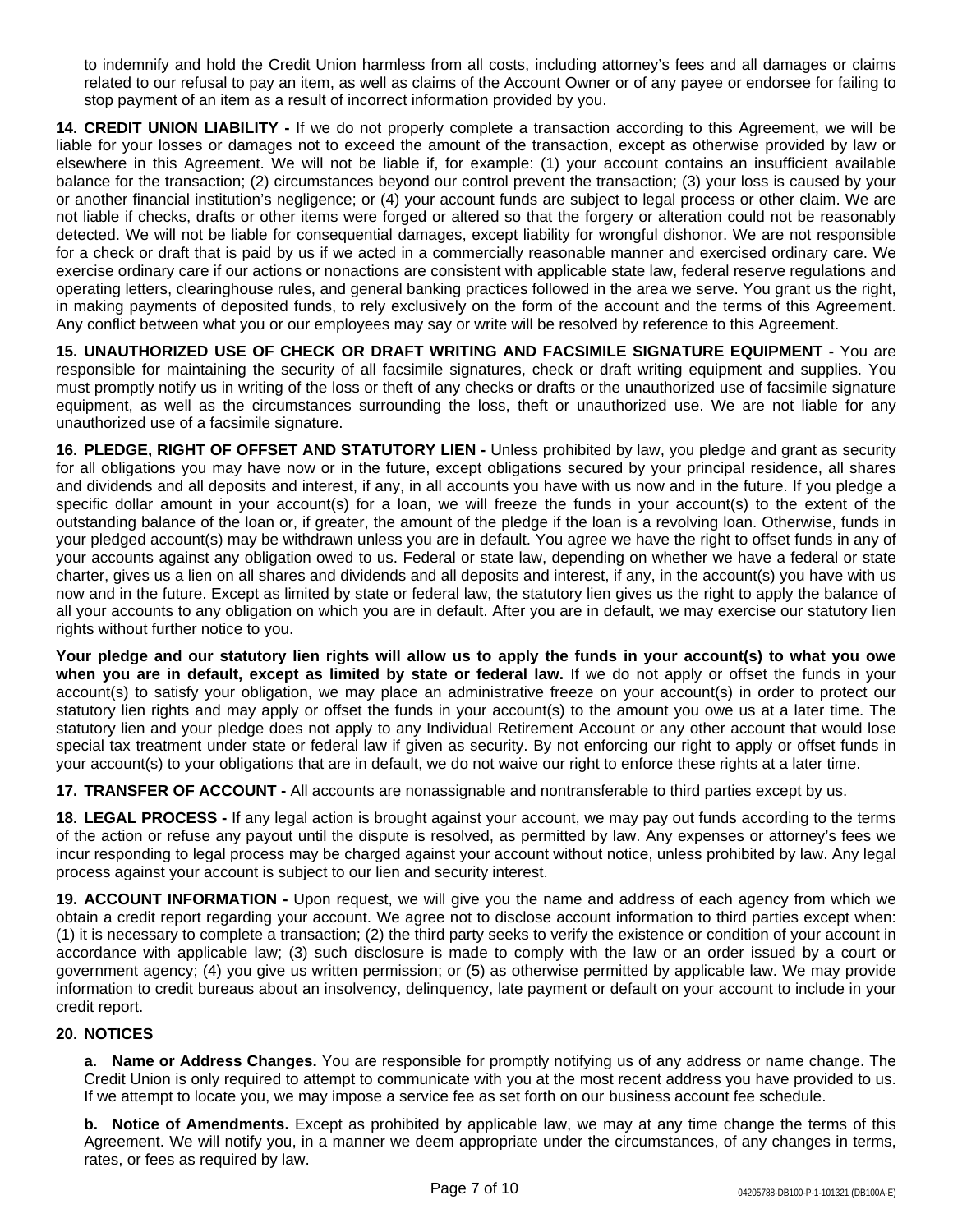**c. Effect of Notice.** Any written notice you give us is effective when we receive it. Any written notice we give to you is effective when it is provided electronically or is deposited in the U.S. mail, postage prepaid and addressed to you at your statement mailing address, and will be effective whether or not received by you.

**d. Electronic Notices.** If you have agreed to receive notices electronically, we may send you notices electronically and discontinue mailing paper notices to you until you notify us that you wish to reinstate receiving paper notices.

**21. TAXPAYER IDENTIFICATION NUMBER AND BACKUP WITHHOLDING -** You agree that we may withhold taxes from any dividends or interest earned on your account as required by federal, state or local law or regulations. Your failure to furnish a correct Taxpayer Identification Number (TIN) or meet other requirements may result in backup withholding. If your account is subject to backup withholding, we must withhold and pay to the Internal Revenue Service a percentage of dividends, interest, and certain other payments. If you fail to provide your TIN within a reasonable time, we will close your account and return the balance to you, less any applicable service fees.

### **22. STATEMENTS**

**a. Contents.** If we provide a periodic statement for your account, you will receive a statement that shows the transactions and activity on your account during the statement period. For share draft or checking accounts, you understand and agree that your original check or draft, when paid, becomes property of the Credit Union and may not be returned to you, but copies may be retained by us or payable through financial institutions and made available upon your request. You understand and agree that statements are made available to you on the date they are mailed to you or, if you have requested, on the date they are made available to you electronically. You also understand and agree that checks, drafts or copies thereof are made available to you on the date the statement is mailed to you or is provided to you electronically, even if the checks or drafts do not accompany the statement.

**b. Examination.** You are responsible for promptly examining each statement upon receiving it and reporting any irregularities to us. If you fail to report to us, within a reasonable time after receiving your statement, any irregularities, such as forged, altered, unauthorized, unsigned, or otherwise fraudulent items drawn on your account, erroneous payments or transactions, or other discrepancies that are reflected on your statement we will not be responsible for your loss. In addition, we will not be responsible for any such items, payments, transactions, or other discrepancies reflected on your statement if you fail to notify us within 33 days of the date we sent or otherwise provided the statement to you. We also will not be liable for any items that are forged or altered in a manner not detectable by a reasonable person, including the unauthorized use of facsimile signature equipment.

**c. Notice to the Credit Union.** You agree that the Credit Union's retention of checks or drafts does not alter or waive your responsibility to examine your statements or the time limit for notifying us of any errors. The statement will be considered correct for all purposes, and we will not be liable for any payment made or charge to your account unless you notify us in writing within the above time limit for notifying us of any errors.

If timely notice is given, we reserve the right to make a final reasonable determination regarding whether and in what amount any adjustment shall be made. If you fail to receive a periodic statement, you agree to notify us within 14 days of the time you regularly receive a statement.

**d. Address.** If we mail you a statement, we will send it to the last known address shown in our records. If you have requested that we send your statement electronically, we will send it to the last e-mail address shown in our records.

**23. INACTIVE ACCOUNTS -** As allowed by applicable law, we may classify your account as inactive or dormant and assess a fee if you have not made any transactions in your account over a specified period of time. The period of inactivity, the fee for servicing an inactive or dormant account, and the minimum balance required to avoid the service fee, if any, are set forth in our business account fee schedule. You authorize us to transfer funds from another account of yours to cover any service fees, if applicable. To the extent allowed by law, we reserve the right to transfer all funds in an inactive or dormant account to an account payable or reserve account and to suspend any further account statements. If a deposit or withdrawal has not been made on the account and we have had no other sufficient contact with you within the period specified by state law, the account will then be presumed to be abandoned. Funds in abandoned accounts will be reported and remitted in accordance with state law. Once funds have been turned over to the state, we have no further liability to you for such funds. If you choose to reclaim such funds, you must apply to the appropriate state agency.

**24. TERMINATION OF ACCOUNT -** We may terminate your account at any time without prior notice to you or may require you to close your account and apply for a new account. We are not responsible for payment of any check, draft, transfer or item after your account is terminated; however, if we pay a check, draft, transfer or other item after termination, you agree to reimburse us for the amount of our payment as well as any applicable fees.

You may terminate this Agreement by closing all of your accounts. If your account is a dividend or interest-bearing account, any deposit or part of a deposit that we have returned or attempted to return to you upon termination of your account will no longer bear dividends or interest, as applicable. When the account is closed, you will receive the balance remaining in the account after we have made all appropriate deductions and charges. The termination of this Agreement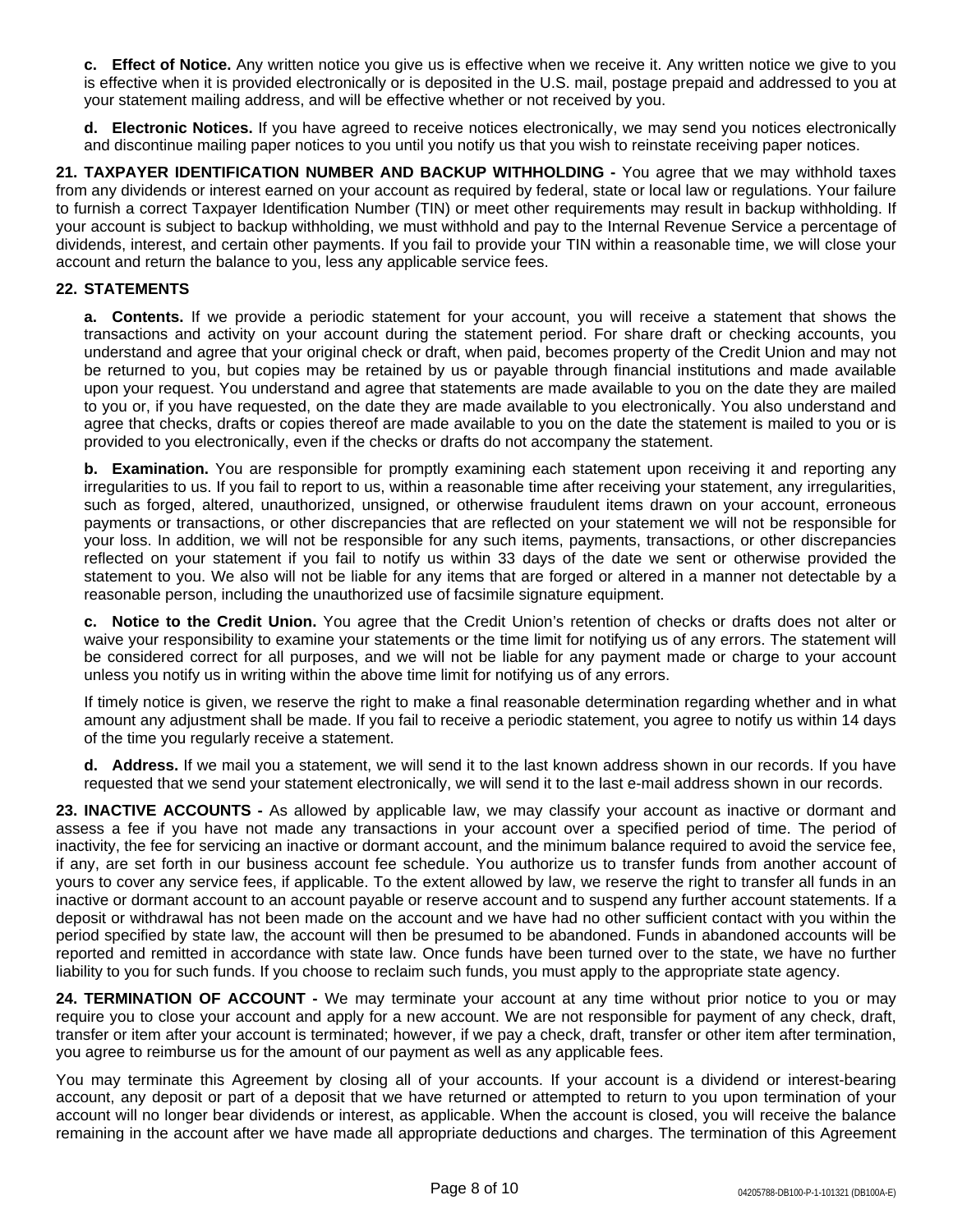and the account does not release you from the obligation for payment of accrued fees or your liability for any checks or drafts in process.

**25. TERMINATION OF MEMBERSHIP; LIMITATION OF SERVICES -** You may terminate your membership by giving us written notice or by withdrawing your minimum required membership share, if any, and closing all of your accounts. You may be expelled from membership for any reason allowed by applicable law. We may restrict account access and services without notice to you when your account is being misused; you have demonstrated conduct which is abusive in nature; as outlined in any policy we have adopted regarding restricting services; or as otherwise permitted by law.

**26. DEATH OF ACCOUNT OWNER -** If an account is held in the name of an individual person or a business that is organized as a sole proprietorship, we may continue to honor all transfer orders, withdrawals, deposits and other transactions on the account until we are notified of the Account Owner's death. Once we are notified of an Account Owner's death, we may pay checks or drafts or honor other payments or transfer orders authorized by the Account Owner for a period of ten days after the Account Owner's death unless we receive instructions from any person claiming an interest in the account to stop payment on the checks, drafts or other items. We may require anyone claiming a deceased Account Owner's account funds to indemnify us for any losses resulting from our honoring that claim. This Agreement will be binding upon any heirs or legal representatives of any Account Owner that is an individual or business organized as a sole proprietorship.

**27. UNLAWFUL INTERNET GAMBLING AND OTHER ILLEGAL ACTIVITIES -** You agree that you are not engaged in unlawful internet gambling or any other illegal activity. You agree that you will not use any of your accounts, access devices or services for unlawful internet gambling or other illegal activities. We may terminate your account relationship if you engage in unlawful internet gambling or other illegal activities.

**28. WAIVER OF RIGHTS -** We reserve the right to waive or delay the enforcement of any provision of this Agreement with respect to any transaction or series of transactions. A waiver or delay of our rights at anytime shall not be deemed to be a waiver of any other rights or a waiver of the same rights at a future time.

**29. SEVERABILITY -** If a court holds any portion of this Agreement to be invalid or unenforceable, the remainder of this Agreement shall not be invalid or unenforceable and will continue in full force and effect. All headings are intended for reference only and are not to be construed as part of this Agreement.

**30. ENFORCEMENT -** You are liable to us for any loss, cost or expense we incur resulting from your failure to follow this Agreement. You authorize us to deduct any such losses, costs or expenses from your account without prior notice to you. If we bring a legal action to collect any amount due under or to enforce this Agreement, we shall be entitled, subject to applicable law, to payment of reasonable attorney's fees and costs, including fees on any appeal, bankruptcy proceedings, and any post-judgment collection actions.

**31. GOVERNING LAW -** This Agreement is governed by the following, as amended from time to time: the Credit Union's bylaws; local clearinghouse and other payment system rules; federal laws and regulations, including applicable principles of contract law; and the laws and regulations of the state of Texas.

**32. WAIVER OF TRIAL BY JURY AND AGREEMENT AS TO LOCATION OF LEGAL PROCEEDINGS -** As permitted by applicable law, you agree that any legal action regarding this Agreement shall be brought in the county of the Credit Union office where you opened your account. You and we agree to waive any right to trial by jury in any legal proceeding or lawsuit involving the account.

**33. NEGATIVE INFORMATION NOTICE - We may report information about your loan and deposit accounts to** credit bureaus. Late payments, missed payments, or other defaults on your accounts may be reflected in your **credit report.**

**34. MONITORING AND RECORDING COMMUNICATIONS -** We may monitor and record communications between you and us, including telephone conversations, electronic messages, electronic records, or other data transmissions that affect your accounts or other products and services. Except as otherwise provided by applicable law, you agree we may monitor and record such communications without your approval or further notice to you.

**35. CONSENT TO CONTACT -** By signing or otherwise authenticating the Business Account Card, the Authorized Person(s) agree(s) we and/or our third-party providers, including debt collectors, may contact the Authorized Person(s) by telephone or text message at any telephone number associated with the account, including wireless telephone numbers (i.e. cell phone numbers) which could result in charges to Authorized Person(s), in order to service the account or collect any amounts owed to us, excluding any contacts for advertising and telemarketing purposes as prescribed by law. The Authorized Person(s) further agree(s) methods of contact may include use of pre-recorded or artificial voice messages, and/or use of an automatic dialing device. The Authorized Person(s) may withdraw the consent to be contacted on their wireless telephone number(s) at any time by any reasonable means. If the Authorized Person(s) has provided a wireless telephone number(s) on or in connection with any account, the Authorized Person(s) represents and agrees they are the wireless subscriber or customary user with respect to the wireless telephone number(s) provided and has the authority to